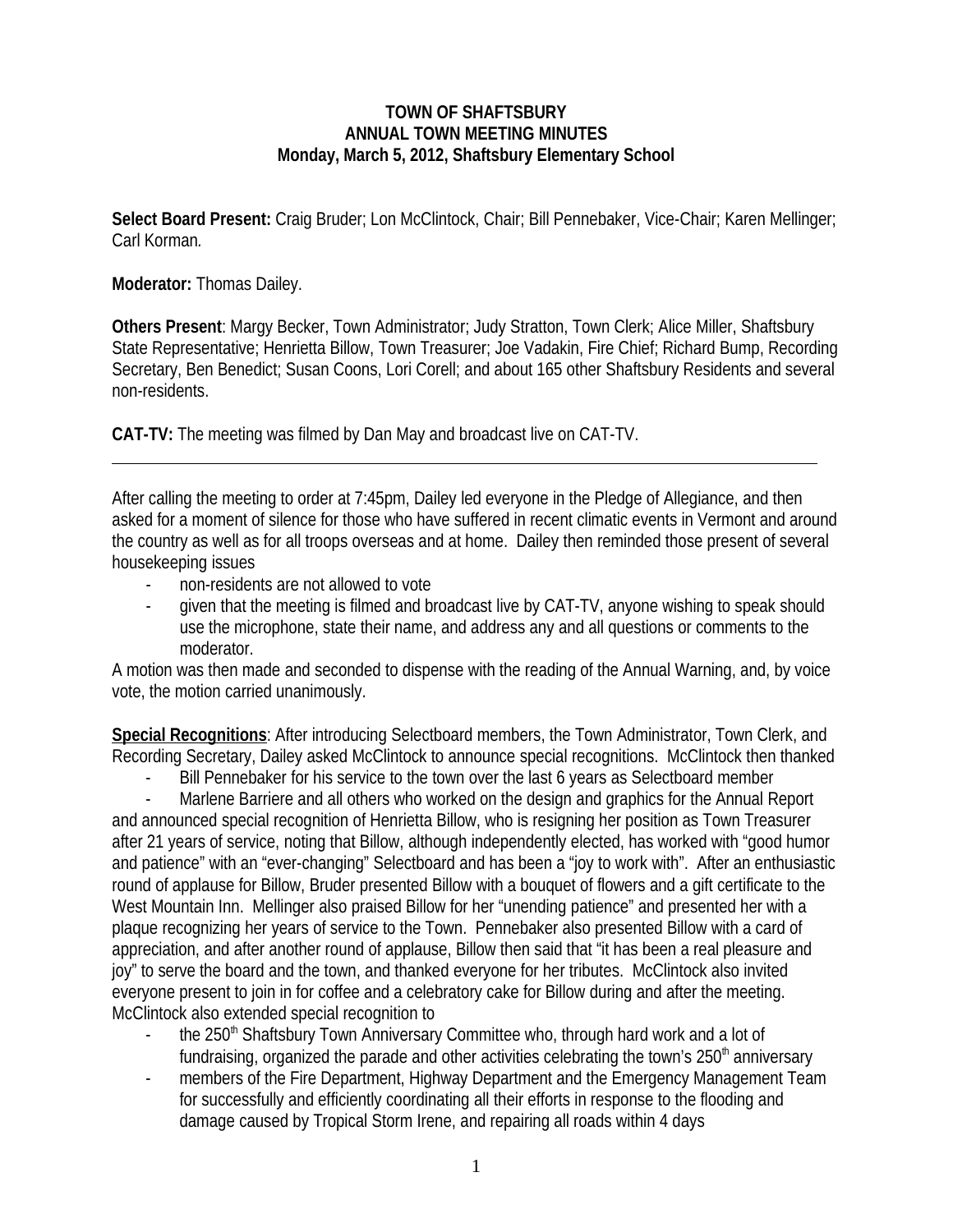- Brian Doxsee, Jim Secor and Art Carlucci for their donations to the town while repairing a section of the Fire Station roof
- Ron Daniels and George Chandler, who are retiring from service to the town after 15 years and 13 years, respectively.

**State Representative's Report**: Miller read aloud a State of Vermont House of Representatives Concurrent House Resolution (HCR 287) commemorating the  $250<sup>th</sup>$  charter anniversary of the Town and "the outstanding committee in charge of the festivities, including Margy Becker, Faith and Mark Bollhardt, Tracy Galle, Norm Gronning, Nancy Holmes, Ben and Elaine Hulett, Charlie Jenks, Walt Klinger, Dick Lyon, Karen Mellinger, Jim Meskun, Helen Olney, Jeri Schoof, Tim Scoggins, Gina Shaler, Grace Sohn, and James Weber, and a copy of that Resolution is attached to and hereby incorporated into these Minutes, and thanked the Committee for a "grand time, a great day, and a wonderful parade". After asking residents to pick up and then give the completed Doyle Poll (available in the back of the meeting room) to the Town Clerk, and noting that she will e-mail residents the results of that poll once tallied, Miller reviewed various legislatives initiatives currently under consideration in the House and Senate, including

- a state-wide redistricting effort, which "would not be in the best interest of Shaftsbury" and is vigorously opposed by the Shaftsbury Board of Civil Authority
- on-going response to provide funding for the repair of extensive damage state-wide caused by Tropical Storm Irene, including rebuilding a state office building in Waterbury as well as finding a "better resolution" to replacing the Waterbury state hospital, both of which were destroyed by floodwaters from Irene
- budget discussions that have the "smallest gap" between revenues and expenses in the last five years, despite reductions in federal funds and a 5.1% unemployment rate, and helped by Vermont's high bond rating and low foreclosure rate(as of 12/2011).

**Facilities Committee Report**: Benedict reported that he was "standing in" for Peter Olney, the Chair of the Facilities Committee, and whose other members include Margy Becker, Lon McClintock, Karen Mellinger, Terry Stacey, Rick Kobick, Dave Beach, and himself, noting that the Facilities Committee has been meeting regularly since 2007, and has focused primarily on

- maintaining the historic character of Cole Hall while at the same time making the building "function better" in the provision of a wide array of services provided there
- replacing the Town Garage which is "at the end of its useful life."

Benedict further noted that the committee, joined by architectural and engineering firms, completed

- site evaluations at both locations in 2009 and 2010
- preliminary designs for improvements at Cole Hall
- site evaluation for locating a new Town Garage to the east of the current landfill

and is currently reviewing permitting requirements for the building at that location. In closing comment, McClintock noted that the Selectboard and Facilities Committee hope to have an article on the November 2012 ballot asking if voters will approve a bond to construct a new garage at the new location, and that more information on this initiative is included in the Annual Report, pages 103-105.

**Selectboard Report**: Using a power-point format, McClintock then presented the FY12 Selectboard Report, and summarized as follows (a complete copy of the report is included in the Annual Report, pages 77-80):

- the tax rate and the tax amount collected has declined slightly last year to this year and will do so again next year, and finances "are in good shape"
- grant revenues were not as "robust" as in previous years, with 3 grants awarded totaling \$74,127 of which the town's share was \$13,377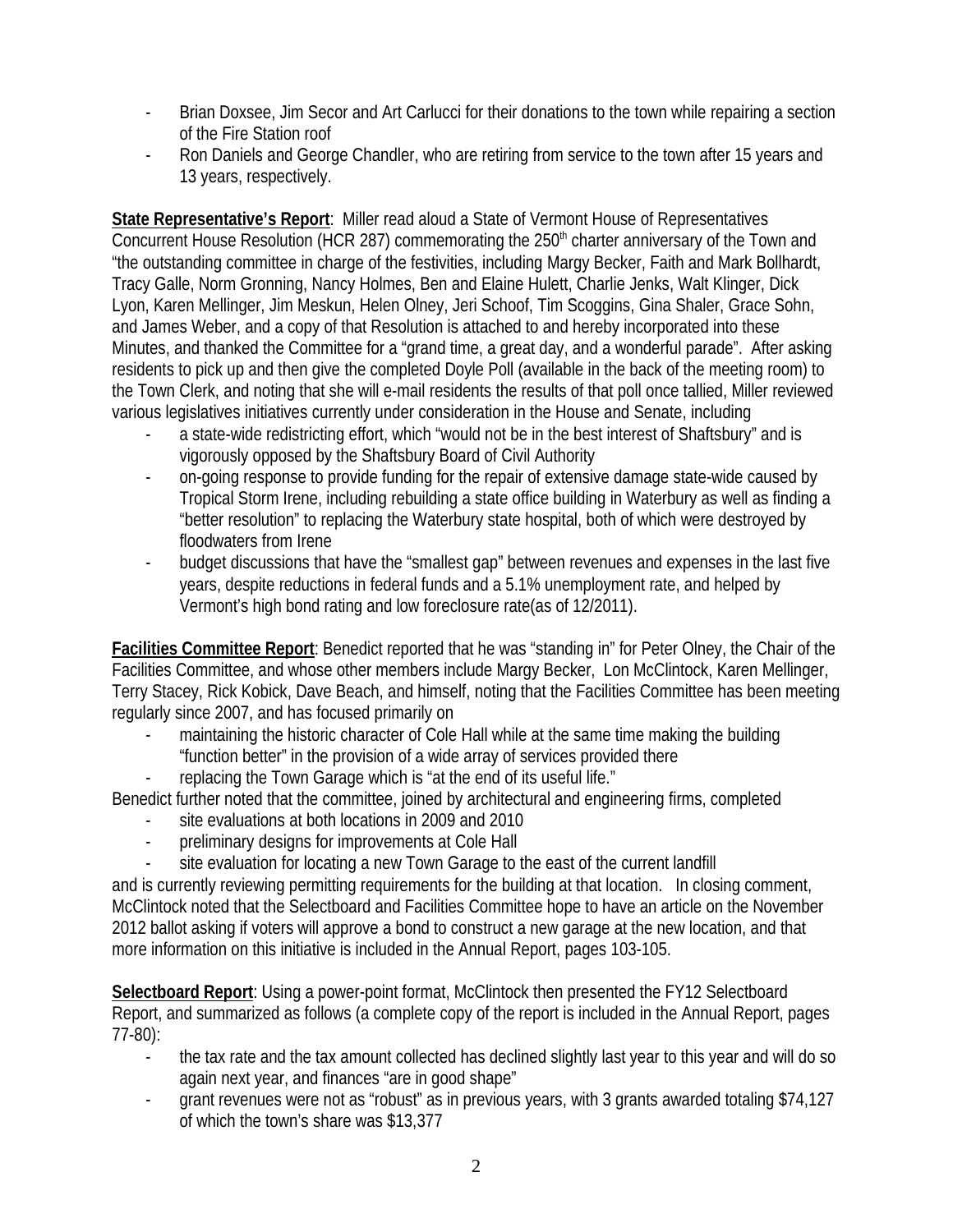- FY11 ended with a budget surplus of \$124,513 due, in part, to higher than expected state revenues, lower insurance costs (property, liability, health) as well as having a position remain vacant for several months
- administrative support for the Town Administrator was increased from 8 to 16 hours per week
- recommendations from the auditors include having the auditors reconcile bank statements, having the treasurer reconcile bank statements to the general ledger monthly, improve oversight of budget adjustment and journal entries, develop a schedule and accounting system for fixed assets, improve cash handling procedures at the transfer station, and prepare an accounting and procedures manual for town-wide financial operations
- highway improvements were completed on Airport Road (with the appreciated help of \$20,804 in private funding from Peckham Industries), Paran Road and Ehrich Road
- a highway truck and backhoe were replaced with leased vehicles at a very advantageous rate
- the FEMA grant received for damage caused by Tropical Storm Irene totaled \$58,063 from federal and state funds, with the town supplying an additional \$8,297 to cover the \$66,379 in total damages
- during FY12 the Selectboard so far has enacted an interim zoning bylaw to regulate commercial composting operations; implemented most audit recommendations; and reviewed and revised all town personnel policies into a single, coherent, and consistent set of policies (and thanks to Bruder for his focus on this effort)
- FY13 Selectboard goals include presenting voters with a bond request to fund construction of a new highway garage, salt shed and cold barn; installation of a computer system linking all town departments; implementation of an integrated financial management system for all departments (and complete training on that system by all town officials); and completion of the Church Street sidewalk

## **FY13 Budget Overview:** McClintock then briefly reviewed the FY13 budget, noting that

- a budget is both a best estimate of revenues and expenses, based on prior year actual revenue and expenses, as well as a "policy document" which "honors existing commitments" (such as debts, contracts, salaries, benefits, etc)
- the tax rate for FY13 is estimated at \$0.3206 which is down from the current year rate of \$0.3231
- the tax rate is calculated by dividing the Grand List minus the Veterans Exemption and not-forprofit properties by the taxes needed (Shaftsbury has 180 eligible veterans with properties valued at \$440,000; the Shaftsbury Grange is valued at \$62,000 and the Shaftsbury Museum value has yet to be determined)
- the median appraised value of a home in Vermont is \$208,400 and the tax on this in Shaftsbury for the current year would be \$906 and \$899 next year
- this tax can be compared to the average social security benefit of \$987/month or \$11,844/year.

**FY13 Budget Amendment**: McClintock then reviewed a proposed amendment to increase the FY13 budget by \$21,000 to accommodate the sale of Fire Truck 66 and replacement of that truck with a new, more flexible and useful truck, and as follows

- truck 66 was purchased in 2000 for about \$300,000 and the \$40,694 final payment for the truck is scheduled for October 2012
- although truck 66 was planned to be replaced in 2015, repairs to the truck over the 12 years have totaled more than \$52,000, and repairs just in the last 12 months totaled \$21,213, with \$9,472 spent so far in the current fiscal year
- there are still unresolved problems with the truck with the transmission, body corrosion, and the electrical system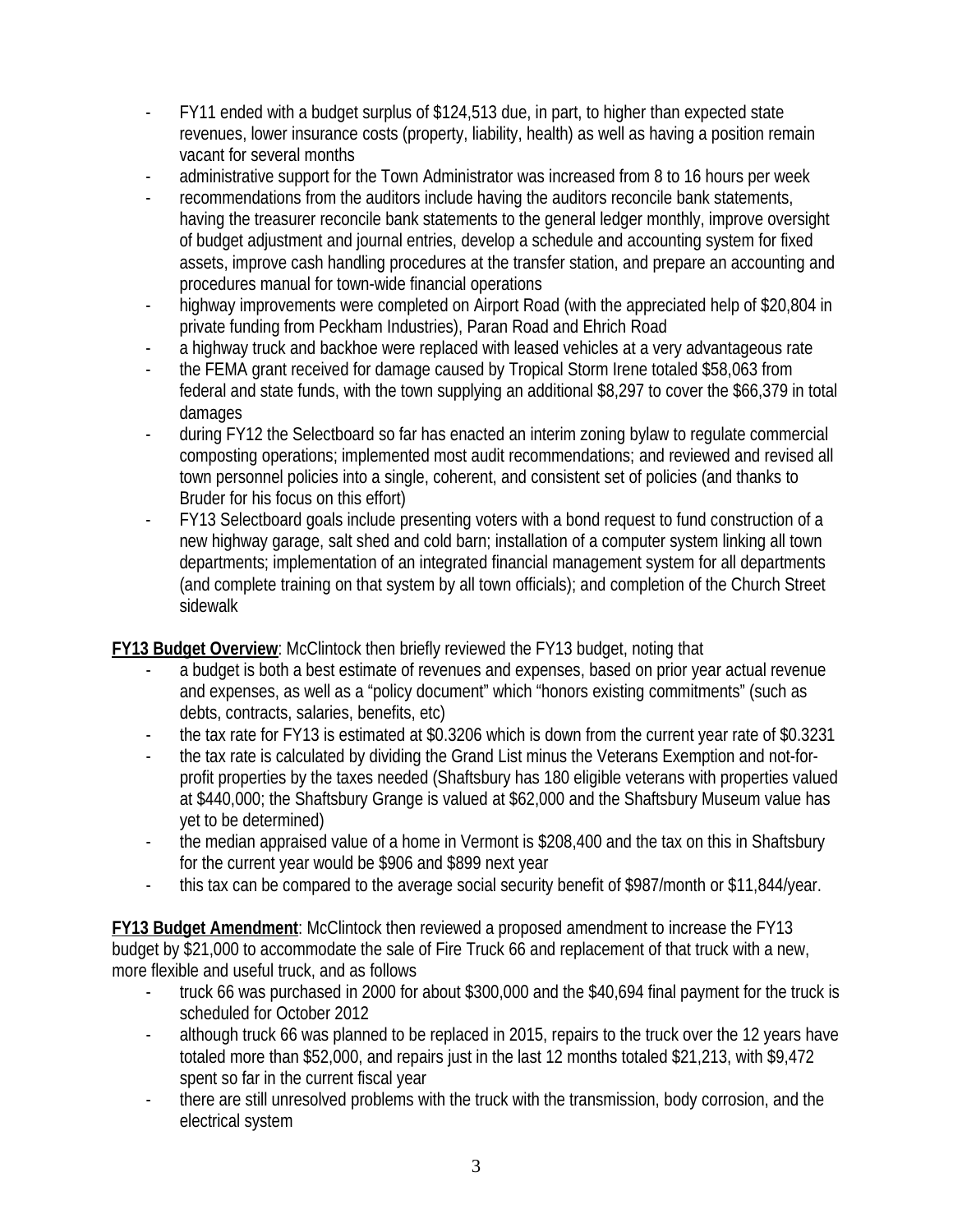- the truck can be replaced next year with no actual budget impact in that the fair market value of the truck is about \$70,000, and the \$80,000 down payment (estimated) can be funded by using \$21,000 of the sale receipt and \$59,000 in the Fire Truck Reserve Fund (transferred into line item 65)
- the budget itself will need to be adjusted by increasing Debt Service (line item 465) by \$21,000 raising the total budget from \$1,802,771 to \$1,823,771.

In subsequent discussion, Mellinger clarified that Truck 66 has been paid for and that the \$40,694 payment is for another truck, and in response, McClintock noted that the \$80,000 down payment will be the only payment for a fire truck in FY13. Chief Vadakin also reported that the new truck will be used not only for fighting fires but will also function as a rescue/excavation vehicle responding to traffic accidents, which now account for 30% of the fire department's activity. Vadakin also noted that

- the Rescue Squad stopped excavating people from vehicles in 2003
- the new truck will be equipped with excavation tools and equipment
- Truck 66 has experienced significant downtime and is no longer "trustworthy"
- the problems in January 2012 were catalyst for a full analysis of finances and equipment replacement plans.

**FY12 Town Warning**: Dailey thanked McClintock for his presentation and then briefly reviewed house rules again, and reminded those present that a successful motion at the beginning of the meeting already dispensed with the reading of the Warning.

**Article 1**: A motion was made and seconded to waive the reading of and to accept the reports of the Town Officers as published, and the motion carried by voice vote and with no discussion

**Article 2, A-H**: A motion was made and seconded to pay an annual stipend in FY13 to be the same as the current year, and as follows

- Selectboard members of \$500
- The Town Treasurer of \$16,000
- The Town Clerk of \$8,000
- and to pay an hourly wage of \$10 per hour to each of the Board of Auditors, the  $1<sup>st</sup>$  and  $2<sup>nd</sup>$ Constables, and the Listers

and to also pay

- Ballot Clerks a minimum wage at \$8.46 per hour
- Planning Commission and Development Review Board members an annual stipend of \$100 and the motion carried by voice vote and with no discussion.

**Article 2, I**: A motion was made and seconded to establish a Park Reserve Fund, and after McClintock noted that

- funds designated for specific purposes can not be carried over from one year to the next unless held in a reserve fund
- there are grants available for improving town parks, which, in most instances, require matching funds
- this article simply establishes a reserve fund for the town parks, and does not in any way move funds into that reserve

the motion carried unanimously by voice vote.